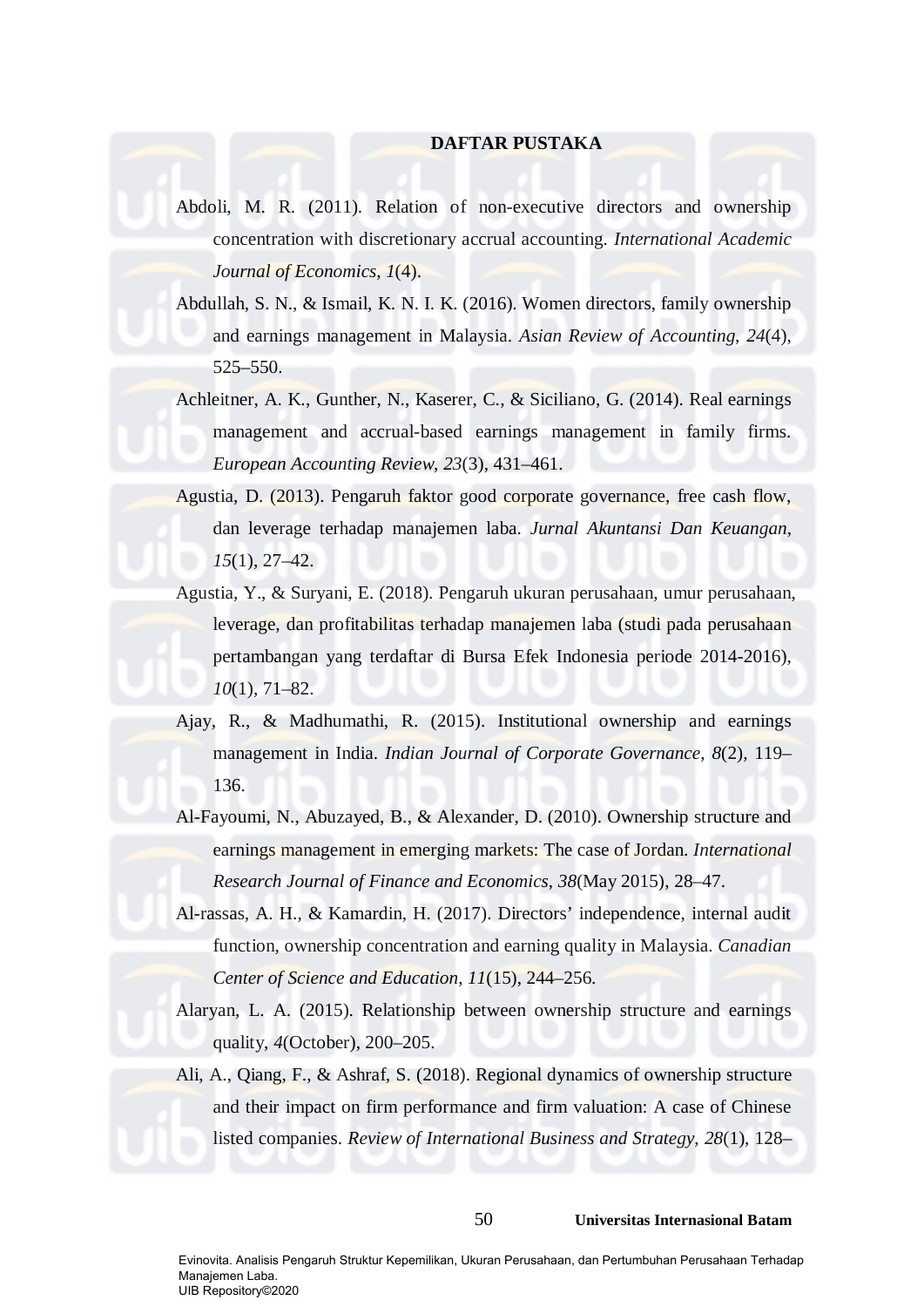146.

- Ali, Salleh, N., & Hassan, M. S. (2008). Ownership structure and earnings management in Malaysian listed companies: The size effect. *Asian Journal of Business and Accounting*, *1*(2), 89–116.
- Alquhaif, A. S., Latif, R. A., & Chandren, S. (2017). Women in board of directors and real earnings management : Accretive share buyback in Malaysia. *Asian Journal of Finance & Accounting*, *9*(2), 48.
- Alves, S. (2011). The effect of the board structure on earnings management: evidence from Portugal. *Journal of Financial Reporting and Accounting*, *9*(2), 141–160.
- Alves, S. (2012). Ownership structure and earnings management: Evidence from Portugal. *Ownership Structure and Earnings Management: Evidence from Portugal*, *6*.
- Alzoubi, E. (2016). Earnings management and managerial ownership in private firms. *Journal of Applied Accounting Research, Vol.*, *17 lss 2 p*, 17.
- Alzoubi, E. (2016). Ownership structure and earnings management: evidence from Jordan. *International Journal of Accounting & Information Management*, *24*(2), 135–161.
- Aminu, M., & Adeiza, M. (2018). A study of the effect of diversity in the board and the audit committee composition on earnings management for low and high leveraged banks in Nigeria, 14–39.
- An, Y. H., & Naughton, T. (2015). The impact of family ownership on firm value and earnings quality : Evidence from Korea The impact of family ownership on firm value and earnings quality : Evidence from Korea.
- Apriliani, A., & Diyanty, V. (2016). The impact of family ownership and political connections on earning management. *Simposium Nasional Akuntansi XIX, Lampung*, 1–22.
- Ariefianto. (2012). Ekonometrika esensi dan aplikasi dengan menggunakan EViews. Jakarta: Erlangga.
- Ashari, P., & Santoso, B. (2005). *Analisis statistic dengan microsoft excel dan SPSS*. Yogyakarta.
- Ayadi, W., & Boujelbene, Y. (2014). The relationship between ownership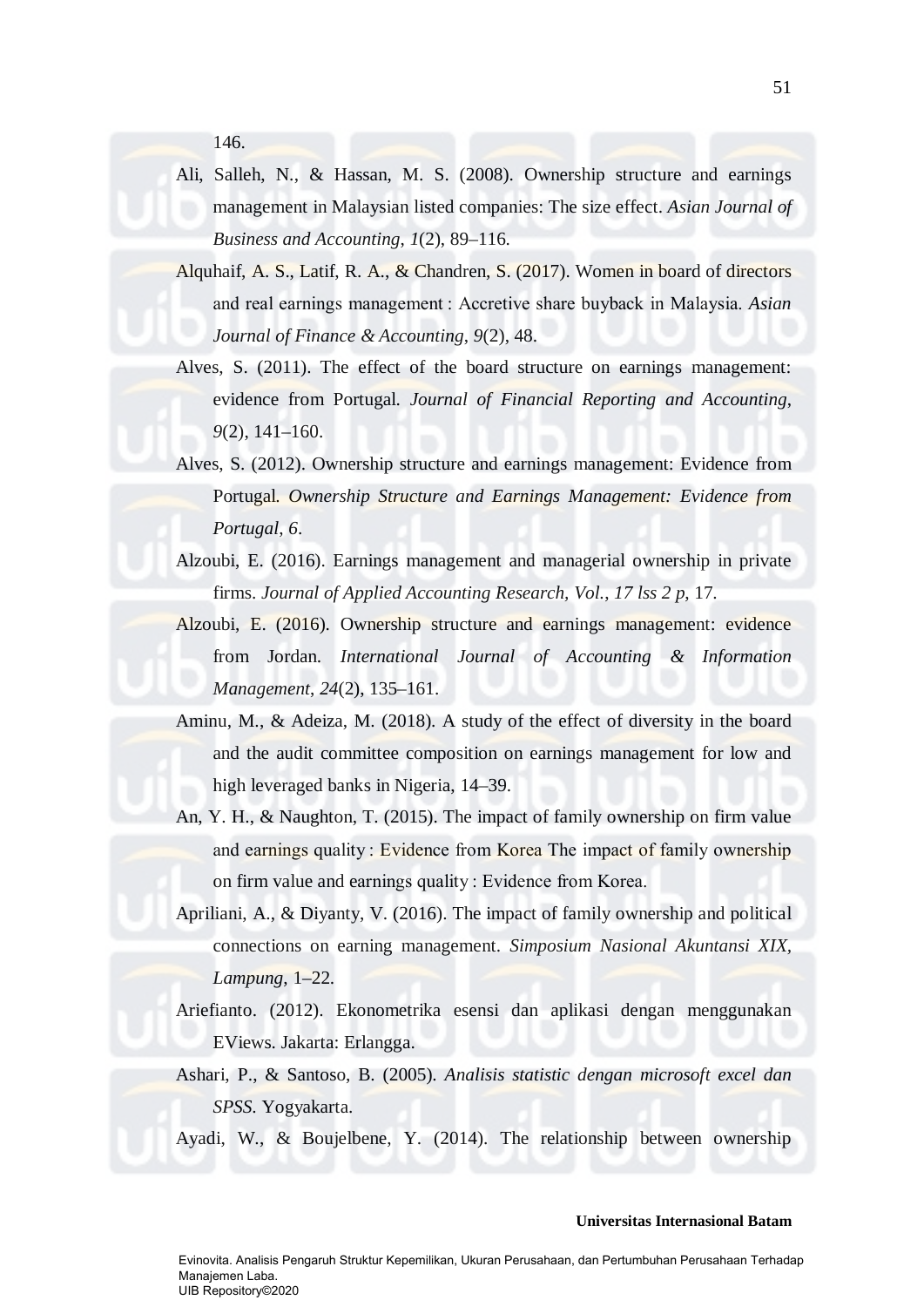structure and earnings quality in the French context. *International Journal of Accounting and Economics Studies*, *2*(2), 80–87.

- Bekiris, F. V., & Doukakis, L. C. (2011). Corporate Governance and Accruals Earnings Management. *Managerial and Decision Economics*, *32*(7), 439– 456.
- Ben-Nasr, H., Boubakri, N., & Cosset, J. C. (2015). Earnings quality in privatized firms: The role of state and foreign owners. *Journal of Accounting and Public Policy*, *34*(4), 392–416.
- Bens, D. A., Goodman, T. H., & Neamtiu, M. (2012). Does investment-related pressure lead to misreporting? an analysis of reporting following M&A transactions. *Accounting Review*, *87*(3), 839–865.
- Boardman, A. E., & Vining, A. R. (1992). Ownership versus competition: Efficiency in public enterprise. *Public Choice*, *73*(2), 205–239.
- Braam, G., Nandy, M., Weitzel, U., & Lodh, S. (2015). Accrual-based and real earnings management and political connections. *International Journal of Accounting*, *50*(2), 111–141.
- Bushee, B. J. (1998). Institusional investor, long-term investment, and earning management.
- Cascino, S., Pugliese, A., Mussolino, D., & Sansone, C. (2010). The influence of family ownership on the quality of accounting information. *Family Business Review*, *23*(3), 246–265.
- Christiani, I., & Nugrahanti, yeterina widi. (2014). Pengaruh kualitas audit terhadap manajemen laba. *Jurnal Akuntansi Dan Keuangan*, *16*(1), 52–62.

Darmadi, S. (2016). Asian review of accounting ownership concentration, family control, and auditor choice: Evidence from an emerging market ownership concentration, family control, and auditor choice evidence from an emerging market. *Asian Review of Accounting Asian Review of Accounting Asian Review of Accounting*, *24*(1), 19–42.

DeFond, M. L., & Francis, J. R. (2005). Audit research after Sarbanes-Oxley. *Auditing : A Journal of Pratice & Theory*, *24*(SUPPL.), 5–30.

Demsetz, H., & Lehn, K. (1985). The structure of corporate ownership : Causes and consequences. *The Journal of Political Economy*, *93*(6), 1155–1177.

## **Universitas Internasional Batam**

Evinovita. Analisis Pengaruh Struktur Kepemilikan, Ukuran Perusahaan, dan Pertumbuhan Perusahaan Terhadap Manajemen Laba. UIB Repository©2020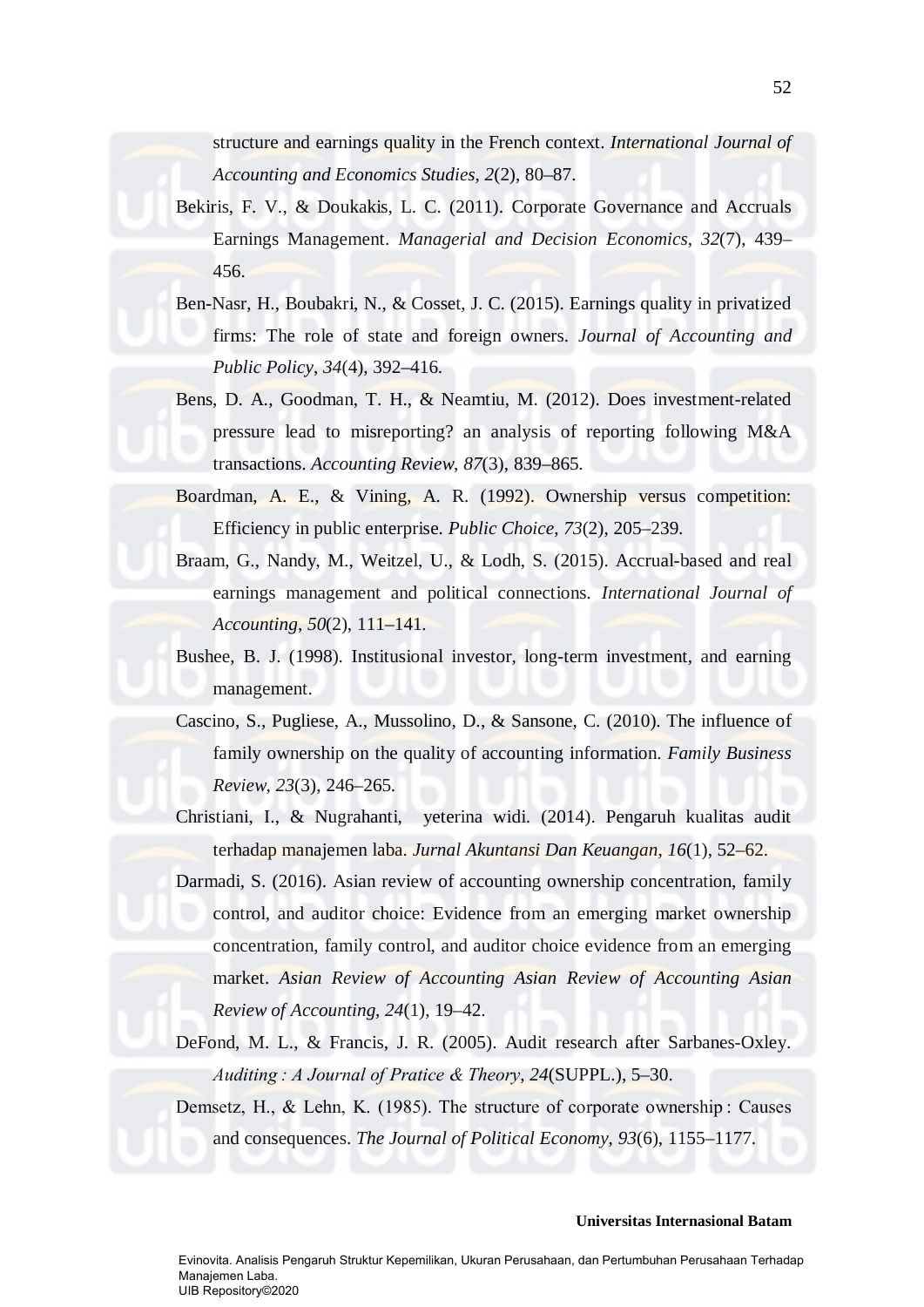- Dimitropoulos, P. E., & Asteriou, D. (2010). The effect of board composition on the informativeness and quality of annual earnings: Empirical evidence from Greece. *Research in International Business and Finance*, *24*(2), 190–205.
- Dimitrova, D. (2017). The impact of social ties and gender diversity on earnings quality, (July), 1–28.
- Duggal, R., & Millar, J. A. (1999). Institutional ownership and firm performance: The case of bidder returns. *Journal of Corporate Finance*.
- Ebihara, T., Kubota, K., Takehara, H., & Yokota, E. (2013). Ownership, quality of earnings, and family firms in Japan. *American Accounting Association Accounting Meeting*.
- Elyasiani, E., Jia, J. J., & Mao, C. X. (2007). Institutional ownership stability and the cost of debt. *Journal of Financial Markets*, *13*(4), 475–500.
- Fakhfakh, H., & Nasfi, F. (2012). The determinants of earnings management by the acquiring firms. *Journal of Business*, *3*(4), 43–57.
- Fan, G., & Hope, N. C. (2013). The role of state-owned enterprises in the Chinese economy. *US-China 2022: Economic Relations in the Next 10 Years*, 355– 375.
- Farouk, M. A., & Bashir, N. M. (2017). Ownership structure and earning management of listed conglomerates in Nigeria. *Indian-Pacific Journal of Accounting and Finance (IPJAF)*, *1*(4), 42–54.
- Feng, M., Gramlich, J. D., & Gupta, S. (2009). Special purpose vehicles: Empirical evidence on determinants and earnings management. *Accounting Review*, *84*(6), 1833–1876.
- Gaio, C., & Pinto, I. (2018). The role of state ownership on earnings quality: Evidence across public and private European firms. *Journal of Applied Accounting Research*, *19*(2), 312–332.
- Gavious, I., Segev, E., & Yosef, R. (2012). Female directors and earnings management in high-technology firms. *Pacific Accounting Review*, *24*(1), 4– 32.
- Ghozali, I. (2011). Aplikasi analisis multivariate dengan program SPSS. *Semarang: Badan Penerbit Universitas Diponegoro.*

Ghozali, I. (2011). Aplikasi analisis multivariate dengan program SPSS.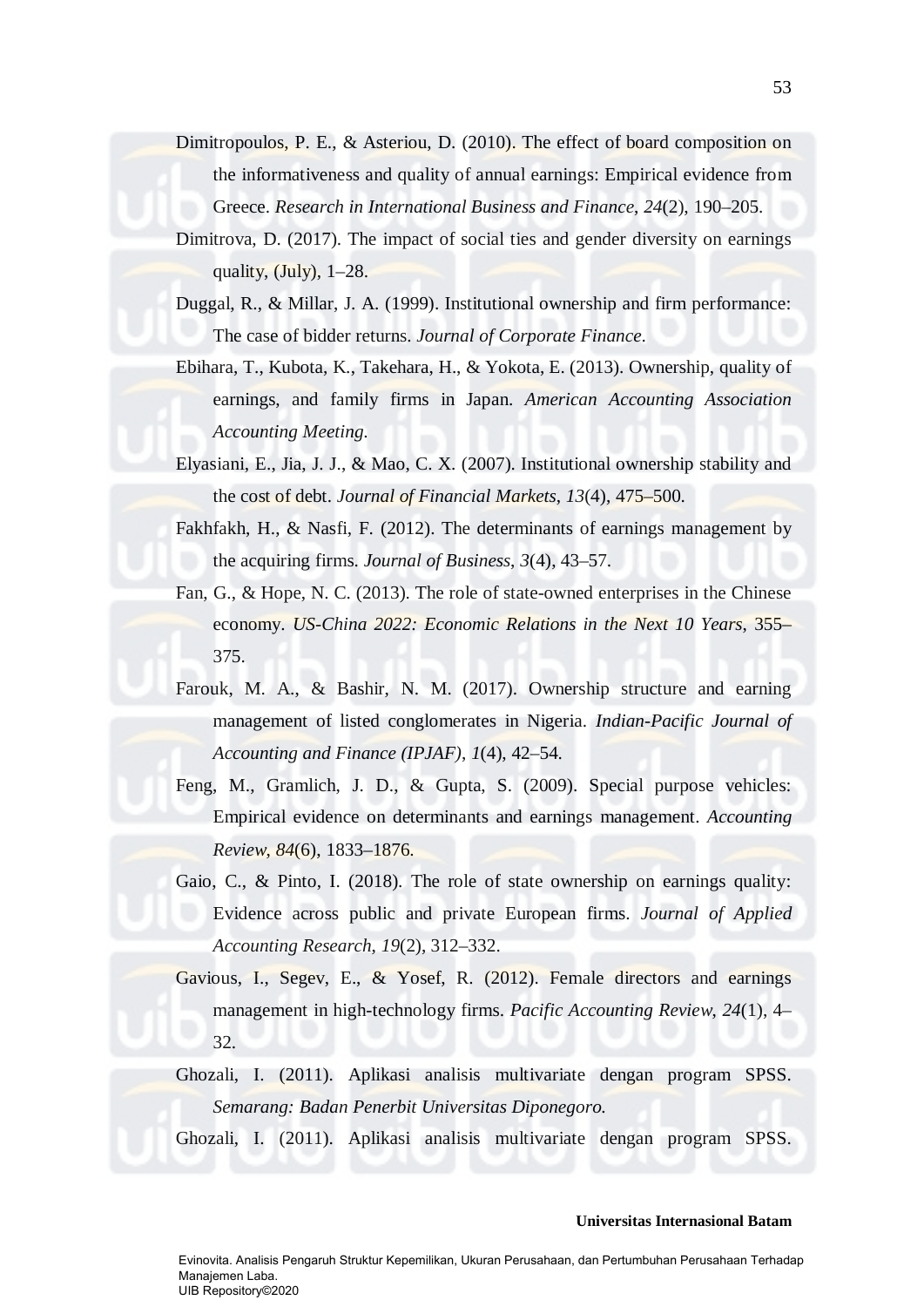*Semarang: Badan Penerbit Universitas Diponegoro.*

Goh, J., Lee, J., & Cho, J. (2016). A new relationship between ownership-control wedge and overinvestment practices: Evidence from Korean Business Groups (Chaebol). *Asia-Pacific Journal of Financial Studies*, *45*(2), 222–253.

Graham, J. R., Harvey, C. R., Rajgopal, S., Balachandran, S., Berger, P., Bowen, R., … Ronen, J. (2004). The economic implications of corporate financial reporting.

- Grimaldi, F., & Muserra, A. L. (2017). The effect of the ownership concentration on earnings management : Empirical evidence from the Italian context. *Corporate Ownership and Control*, *14*(3), 236–248.
- Gul, F. A., Fung, S. Y. K., & Jaggi, B. (2009). Earnings quality: Some evidence on the role of auditor tenure and auditors' industry expertise. *Journal of Accounting and Economics*, *47*(3), 265–287.
- Gulzar, M. A., & Zongjun, W. (2011). Corporate Governance Characteristics and Earnings Management: Empirical Evidence from Chinese Listed Firms. *International Journal of Accounting and Financial Reporting*, *1*(1), 133.
- Guo, F., & Ma, S. (2015). Ownership characteristics and earnings management in China. *Chinese Economy*, *48*(5), 372–395.
- Harahap, S. S. (2009). *Analisis kritis laporan keuangan* (Cetakan ke). Jakarta: Raja Grafindo Persada.
- Hashim, H. A., & Devi, S. S. (2014). Corporate governance , ownership structure and earnings quality : Malaysian evidence, (July 2014).
- Hassan, S. U. (2015). Adoption of international financial reporting standards and earnings quality in listed deposit money banks in Nigeria. *Procedia Economics and Finance*, *28*(April), 92–101.
- Healy, P. P. M., & Wahlen, J. M. J. (1999). A review of the earnings management literature and its implications for standard setting. *American Accounting Association Accounting Horizons*, *13*(4), 365–383.
- Hook, Q. R. Y. A. A. M. M. (2017). The impact of ownership structure on financial reporting quality in the east. *The Impact of Ownership Structure on Financial Reporting Quality in the East*, *25*(2).

Indriantoro, N., & Supomo. (2002). Metodologi penelitian bisnis untuk akuntansi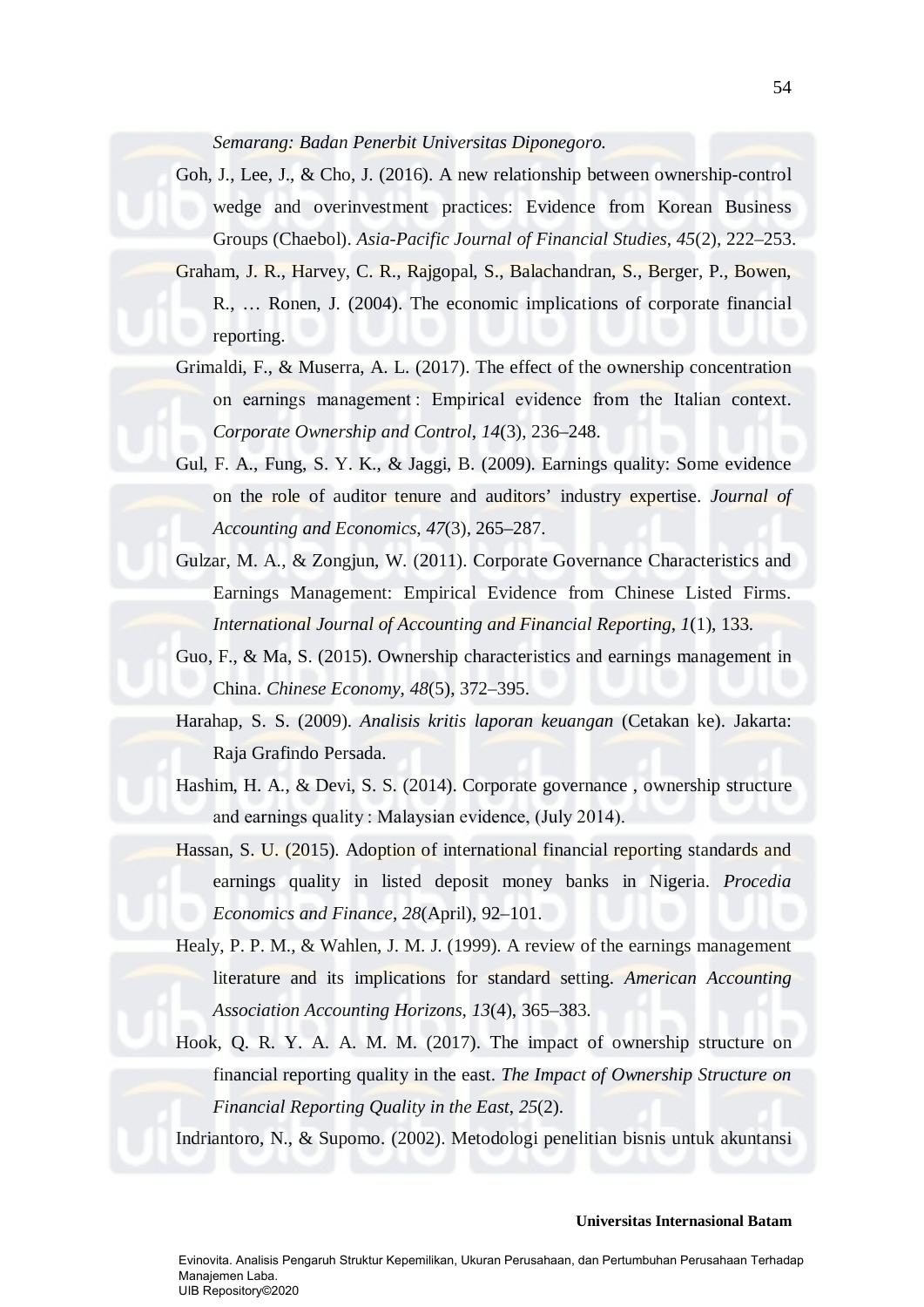dan manajemen. In *Edisi Pertama*. Yogyakarta: BPFE.

Ishak, I., Haron, M. N., Nik Mohamad, N. Z., & Abdul Rashid, A. (2011). Family control and earnings management : Malaysia evidence. *International Proceedings of Economics Development & Research 22 (2011)*, *22*, 82–86.

Iturriaga, F., & Hoffmann, P. (2005). Managers discretionary behaviour, earnings management and internal mechanisms of corporate governance: Empirical evidence from Chilean firms. *Earnings Management and Internal …*, *3*(1), 17–29.

- Jaggi, B., Leung, S., & Gul, F. (2009). Family control, board independence and earnings management: Evidence based on Hong Kong firms. *Journal of Accounting and Public Policy*, *28*(4), 281–300.
- Jaggi, B., & Tsui, J. (2007). Insider trading, earnings management and corporate governance: Empirical evidence based on Hong Kong firms. *Journal of International Financial Management and Accounting*, *18*(3), 192–222.
- Jensen, & Meckling. (1976). Theory of the firm: managerial behavioragency and ownership structure. *Journal of Financial Economics*, *3*, 305–360.
- Jiraporn, P., & Dalt, P. J. (2009). Does founding family control affect earning management? an empirical note, *67*(6), 14–21.
- Jouber, H., & Fakhfakh, H. (2011). Earnings management and board oversight: An international comparison. *Managerial Auditing Journal*, *27*(1), 66–86.
- Kim, Y., Liu, C., & Rhee, S. G. (2003). The relation of earnings management to firm size. *Working Paper, University Of Hawaii.*, (1999), 1–30.
- Kim, & Yoon, S. S. (2008). The impact of corporate governance on earning management in Korea. *Malaysian Accounting Review*, *7*(1), 43–59.
- Lakhal, F., Aguir, A., Lakhal, N., & Malek, A. (2015). Do women on boards and in top management reduce earnings management? Evidence in France. *Journal of Applied Business Research*, *31*(3), 1107–1118.
- Lassoued, N., Attia, M., & Sassi, H. (2017). Earnings management and ownership structure in emerging market: Evidence from banking industry. *Managerial Finance*, *43*(10), 1117–1136.

Lemma, T. T., Negash, M., Mlilo, M., & Lulseged, A. (2018). Institutional ownership, product market competition, and earnings management: Some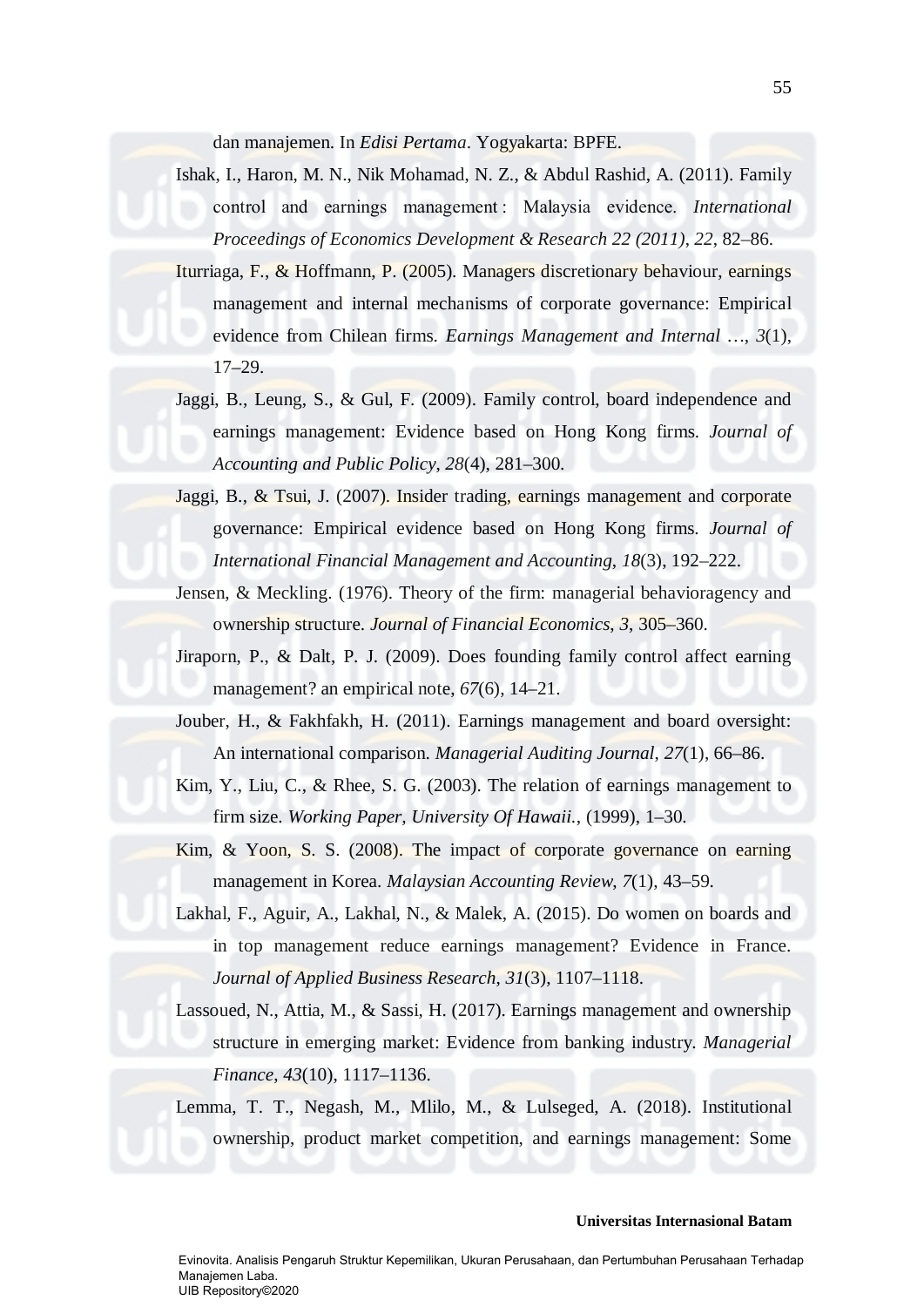evidence from international data. *Journal of Business Research*, *90*(April), 151–163.

- Leuz, C., Nanda, D., & Wysocki, P. D. (2003). Earnings management and investor protection: An international comparison. *Journal of Financial Economics*, *69*(3), 505–527.
- Lisar, A., & Zadeh, P. (2016). Evaluation of the effect of independent audit quality and ownership structure on earnings management in the listed companies of Tehran Stock Exchange. *IOSR Journal of Economics and Finance (IOSR-JEF)*, *7*(5), 53–56.
- Litt, B., Sharma, D., & Sharma, V. (2014). Environmental initiatives and earnings management. *Managerial Auditing Journal*, *29*(1), 76–106.
- Lyu, C., Chun, D., Yuen, Y., & Zhang, X. (2016). Individualist-collectivist culture , ownership concentration and earnings quality, *1625*(January), 1608– 1625.
- Madhogarhia, P., Sutton, N. K., & Kohers, T. (2014). Earnings management practices among growth and value firms, 37–41.
- Mamman, S., Kurfi, B. U., Audi, A. M., Amos, B., & Ahmad, A. A. (2016). Institutional ownership and earning quality: Evidence from quoted food/beverages and Tabacco firm in Nigeria. *Nigerian Journal of Management Technology & Development*, *7*(1).
- Mari, L. M., Soscia, M., & Terzani, S. (2017). Ownership concentration and earnings quality of banks : Results from a cross-country analysis, *15*(1), 288– 297.
- Martin, G., Campbell, J. T., & Gomez-Mejia, L. (2016). Family control, socioemotional wealth and earnings management in publicly traded firms. *Journal of Business Ethics*, *133*(3), 453–469.
- Master, A. (2018). The relationship between earnings per share rounding and institutional investors - Evidence from North America.
- Mazumder, M. M. M. (2016). Exploring the impact of ownership structure on earnings predictability: Insights from Japan. *Indian Journal of Corporate Governance*, *9*(2), 97–121.

Mcclave, T. ., & Sincich, T. (2003). *Statistics*. *Pearson Education Internasional*

56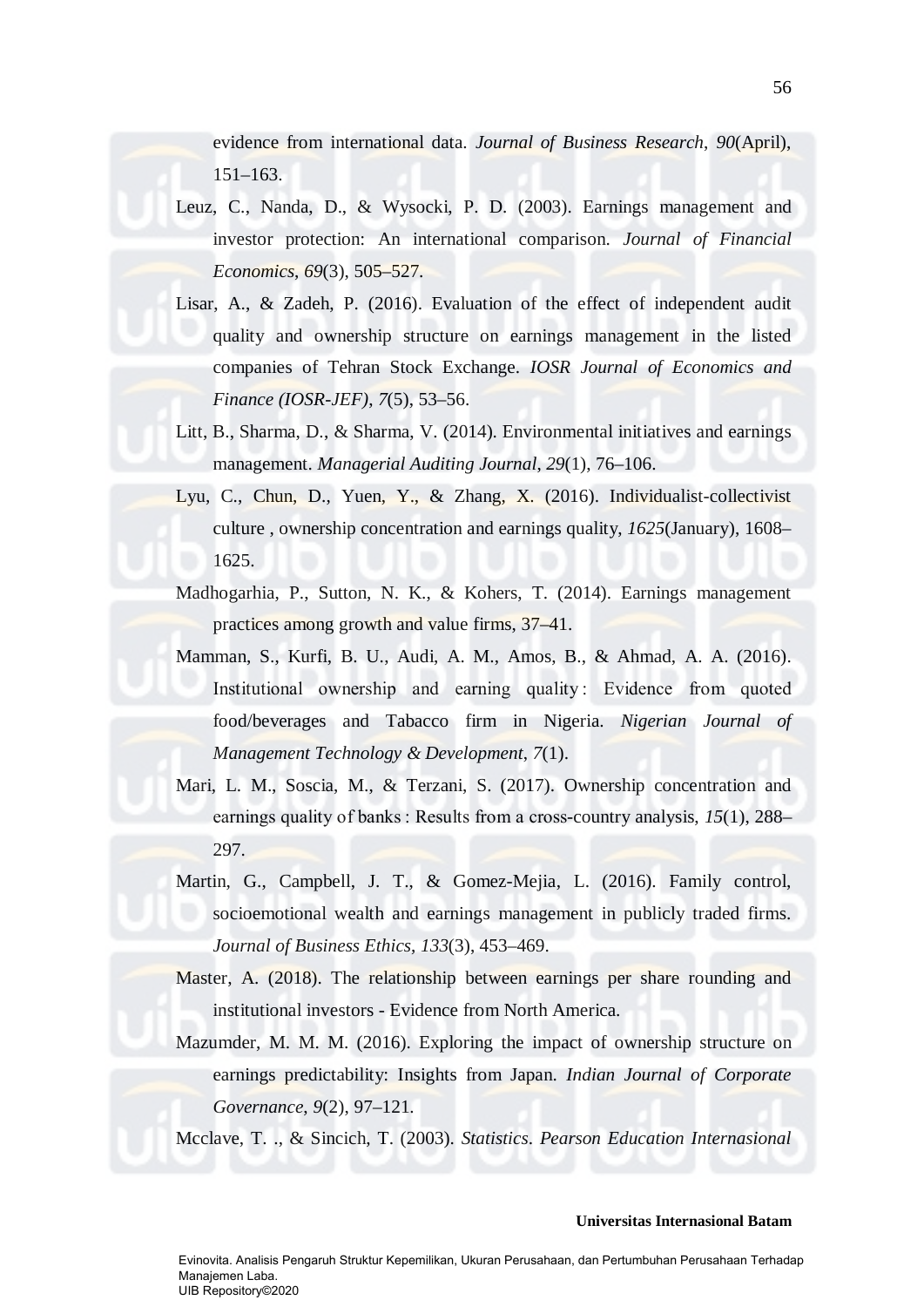(9th editio).

- Mehrani, S., Moradi, M., & Eskandar, H. (2017). Institutional ownership type and earnings quality : Evidence from Iran. *Emerging Markets Finance and Trade*, *53*(1), 54–73.
- Moradi, M. A., & Nezami, A. (2011). Influence of ownership structure on earning quality in the listed firms on Tehran Stock Exchange. *International Journal of Business Administration*, *2*(4), 146–154.
- Nahadi, Y. B., Baghbani, S. M., & Bolouri, A. (2011). Board Combination and Earnings Management: Evidence from Iran. *Journal of Basic and Applied Scientific Research*, *1*(12), 3116–3126.
- Najid, N. A., & Rahman, R. A. (2011). Government ownership and performance of Malaysian government-linked companies. *International Research Journal of Finance and Economics*, *61*(61), 42–56.
- Nia, R. M., & Heidari, I. (2016). The impact of corporate governance features upon the relationship between earnings quality and of free cash flow in Tehran Stock Exchange, 2116–2128.
- Nnadi, M. (2013). International Financial Reporting Standards (IFRS) and Financial Reporting Quality in Emerging Economies: Evidence from China and Hong Kong. *International Conference "Financial Distress: Corporate Governance and Financial Reporting Issues."*
- Ooghe, H., & Langhe, T. (2012). The Anglo-American versus the Continental European corporate governance model: Empirical evidence of board composition in Belgium. *European Business Review*, *14*(6), 437–449.
- Parveen, S., Malik, N., Mahmood, Y., & Jan, F. A. (2016). Impact of ownership structure on earnings management : Evidence from Pakistani banking sector. *Journal of Proverty, Investment and Development*, *23*(1), 24–34.
- Prasetya, P. J., & Gayatri. (2016). Pengaruh ukuran perusahaan terhadap manajemen laba dengan pengungkapan CSP sebagai variabel intervening, *14*, 511–538.
- Rad, S. E. M., Salehi, D. H., & Pour, D. H. V. (2016). A study of the interaction of audit quality and ownership structure on earning management of listed firms on Tehran Stock Exhange. *International Journal of Humanities and*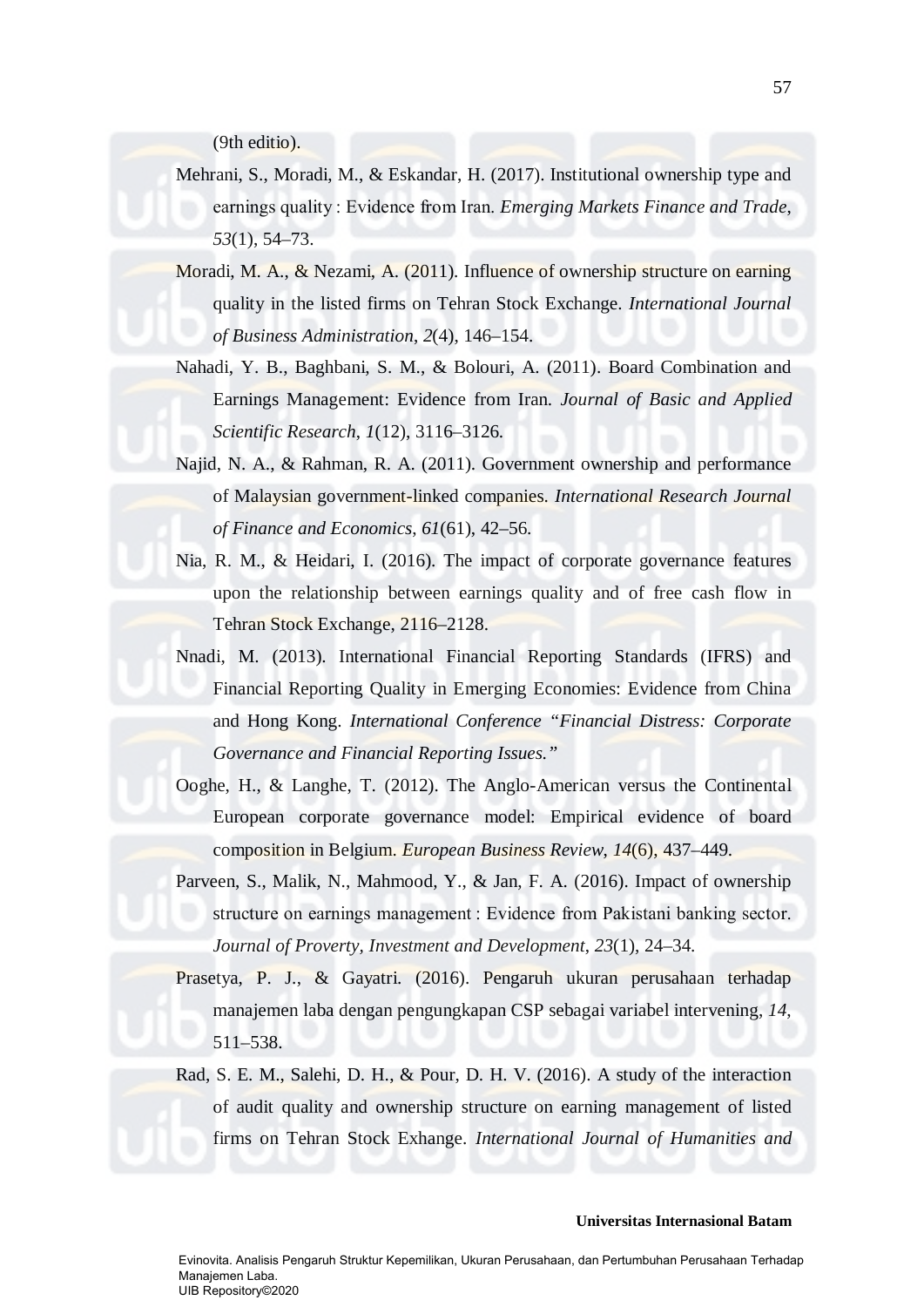*Cultural Studies*, 1596–1606.

- Ratmono, D. (2010). Manajemen laba rill dan berbasis akrual : Dapatkah auditor yang berkualitas mendeteksinya ? *Universitas Ponegoro*, *1*, 1–23.
- Razzaque, R. M. R., Ali, M. J., & Mather, P. R. (2015). Real earnings management in family firms : Evidence from an emerging economy. *Pacific Basin Finance Journal*.
- Richardson, G., & Leung, S. (2011). Family ownership control and earnings management: Evidence from Hong Kong firms. *Corporate Ownership and Control*, *8*(4 A), 96–111.
- Ronen, J., & Yaari, V. (2008). Earnings management: Emerging insights in theory, practice, and research. *International Journal of Accounting*, *46*(2), 236–237.
- Roodposhti, F. R., & Chashmi, S. a N. (2010). The effect of board composition and ownership concentration on earnings management : Evidence from IRAN. *Engineering and Technology*, *4*(6), 165–171.
- Roychowdhury, S. (2006). Earnings management through real activities manipulation. *Journal of Accounting and Economics*.
- Sakaki, H., Jackson, D., & Jory, S. (2017). Institutional ownership stability and real earnings management. *Review of Quantitative Finance and Accounting*, *49*(1), 227–244.
- Saleh, N. M., Jaffar, R., & Yatim, P. (2013). Family ownership, related-party transactions and earnings quality. *Asian Academy of Management Journal of Accounting and Finance*, *9*(1), 129–153.
- Sarkar, J., Sarkar, S., & Sen, K. (2017). Board of directors and opportunistic earnings management: Evidence from India. *Journal of Accounting, Auditing & …*, *11*(62481), 81–92.
- Scott, W. R. (2009). *Financial accounting theory* (Fifth Edit). Canada Prentice Hall.
- Sharma, V. D., & Kuang, C. (2014). Voluntary audit committee characteristics, incentives, and aggressive earnings management: Evidence from New Zealand. *International Journal of Auditing*, *18*(1), 76–89.

Sharon, P. K. (2009). *Earnings quality and ownership structure : The role of private equity sponsors*. *The Accounting Review* (Vol. 84).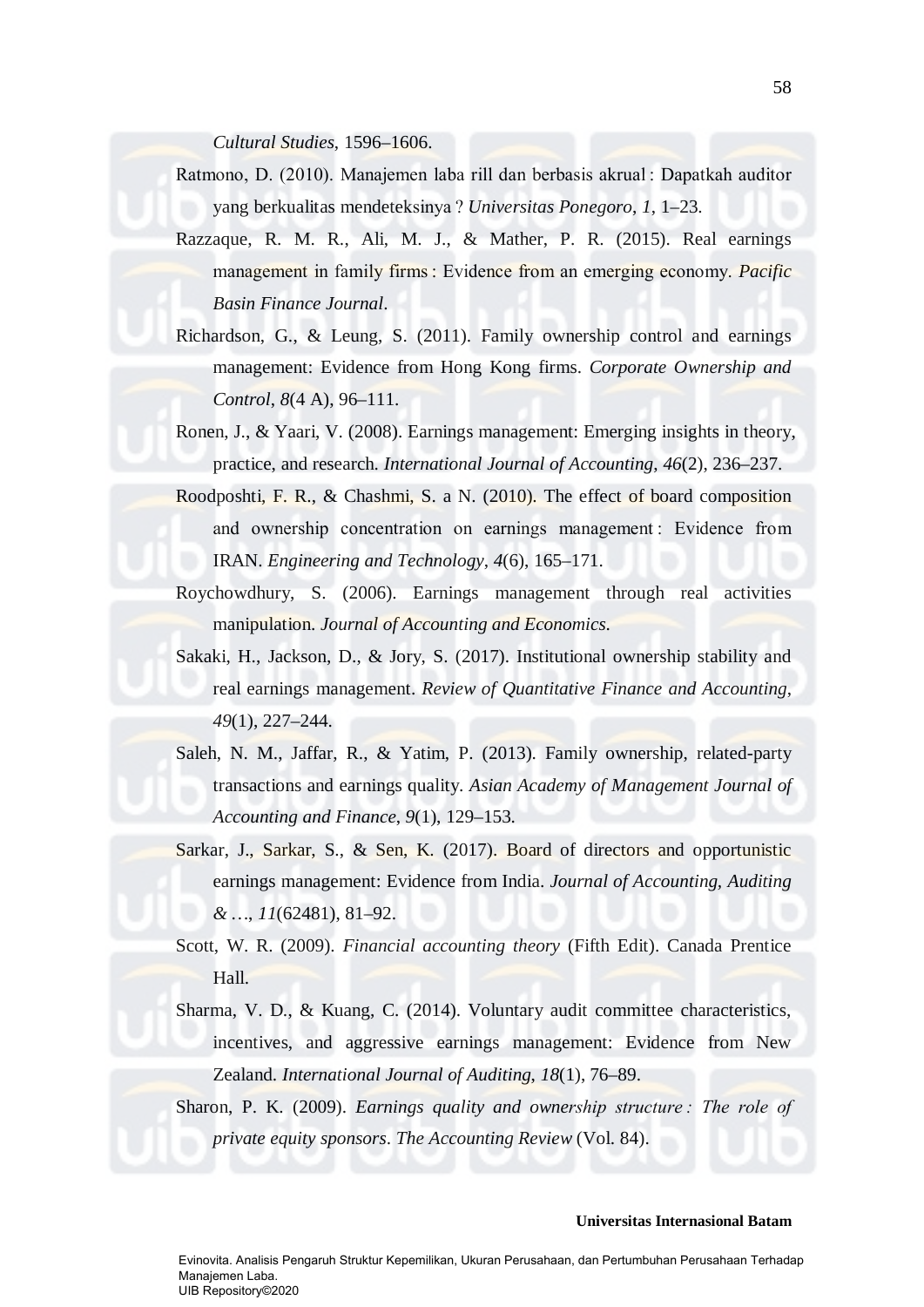- Shleifer, A., & Vishny, R. W. (1997). A survey of corporate governance. *The Journal of Finance*, *1*(2), 737–783.
- Siregar, S. V., & Utama, S. (2008). Type of earnings management and the effect of ownership structure, firm size, and corporate-governance practices: Evidence from Indonesia. *International Journal of Accounting*, *43*(1), 1–27.
- Stice, Stice, J., & Skousen, F. (2009). *Akuntansi keuangan menegah*. *Salemba Empat* (Edisi 16,). Jakarta.
- Sugiyono. (2016). *Metodologi penelitian kuantitatif, kualitatif, dan R&D*. Alfabeta , Bandung.
- Sugiyono. (2013). *Metodelogi penelitian kuantitatif, kualitatif dan R&D.* : *ALFABETA*. Alfabeta , Bandung.
- Sujarweni, V. W. (2014). *Metode penelitian: lengkap, praktis, dan mudah dipahami.*
- Sun, J., & Liu, G. (2013). Auditor industry specialization, board governance, and earnings management. *Managerial Auditing Journal*, *28*(1), 45–64.
- Sun, Tong, W., & Yu, Q. (2002). Determinants of foreign direct investment across China. *Journal of International Money and Finance*.
- Surifah. (2017). The role of corporate governance in the effect earnings management has on firm value. *Journal of Indonesian Economy and Business*, *32*(1), 51–69.
- Susanto, Y. (2016). The effect of corporate social and environmental responsibility disclosure on earnings management : Female audit committee as moderating. *South East Asia Journal of Contemporary Business, Economics and Law*, *9*(1), 22–27.
- Susanto, Y., & Pradipta, A. (2016). Corporate governance and real earnings management. *Academy of Accounting & Financial Studies Journal*, *12*(1), 9– 22.
- Swastika, D. L. T. (2013). Corporate Governance, Firm Size, and Earning Management: Evidence in Indonesia Stock Exchange. *IOSR Journal of Business and Management*, *10*(4), 77–82.

Tarjo. (2008). Pengaruh kosentrasi kepemilikan institusional dan leverage terhadap manajemen laba, nilai pemegang saham serta cost of equity capital.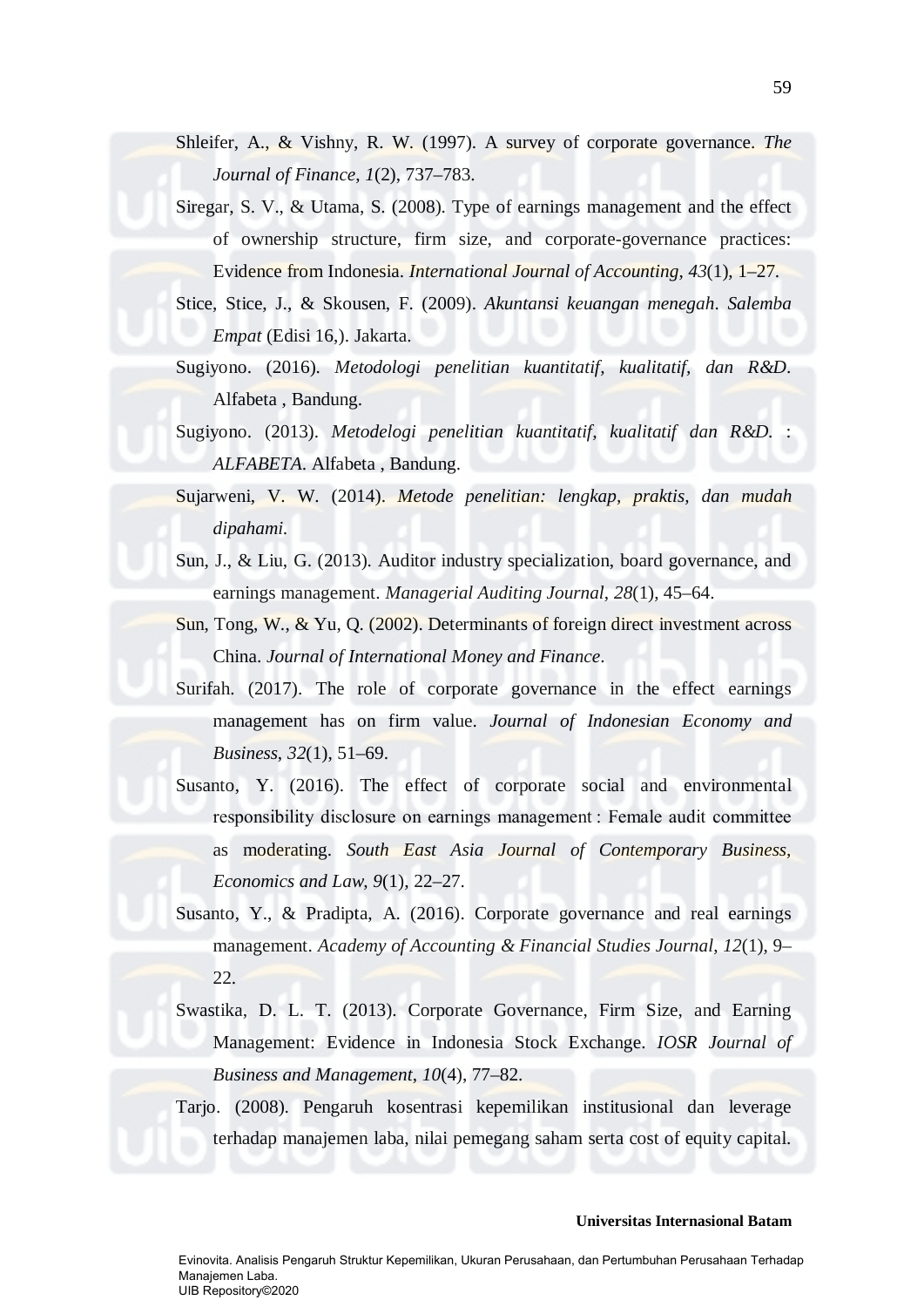## *Universitas Trunojoyo Bangkalan Madura*.

Tsivgouli, S. (2017). Earning management and institutional ownership : Evidence in the UK. *MSc in International Accounting, Auditing and Financial Management*, (November), 1–54.

- Usman, S. H., & Yero, J. I. (2012). Ownership concentration and earning management practice of Nigerian Listed Conglomerates. *American International Journal of Contemporary Research*, *2*(7), 157–171.
- Wang. (2006). Founding family ownership and earnings quality. *Journal of Accounting Research*, *44*(3), 619–656.
- Wang, & Yung, K. (2011). Do state enterprises manage earnings more than privately owned firms? The case of China. *Journal of Business Finance and Accounting*, *38*(7–8), 794–812.
- Warfield, T. D., Wild, J. J., & Wild, K. L. (1995). Managerial ownership, accounting choices, and informativeness of earnings. *Journal of Accounting and Economics*, *20*(1), 61–91.
- Wei, Z., Xie, F., & Zhang, S. (2005). Ownership structure and firm value in China's privatized firms : 1991-2001. *Journal of Financial and Quantitative Analysis*, *40*(01), 87.
- Welvin, I. G., & Herawaty, A. (2010). Pengaruh mekanisme good corporate governance, independensi auditor, kualitas auidot dan faktor lainnya terhadap manajemen laba. *Bisnis Dan Akuntansi*, *12*(1), 53–68.
- Winanda. (2009). Analisis pengaruh independensi, kualitas audit, serta mekanisme corporate governance terhadap integritas laporan keuangan. *Simposum Nasional Akuntansi*, *VI*.
- Wu, P., Gao, L., & Gu, T. (2015). Business strategy, market competition and earnings management: Evidence from China. *Chinese Management Studies*, *9*(3), 401–424.
- Yang, C. Y., Lai, H. N., & Tan, B. L. (2008). Managerial ownership structure and earning management. *Journal of Financial Reporting and Accounting*, *6*(1), 35–53.

Yasser, Q. R., & Mamun, A. (2016). The impact of director's training program on financial reporting quality in East. *South Asian Journal of Management*